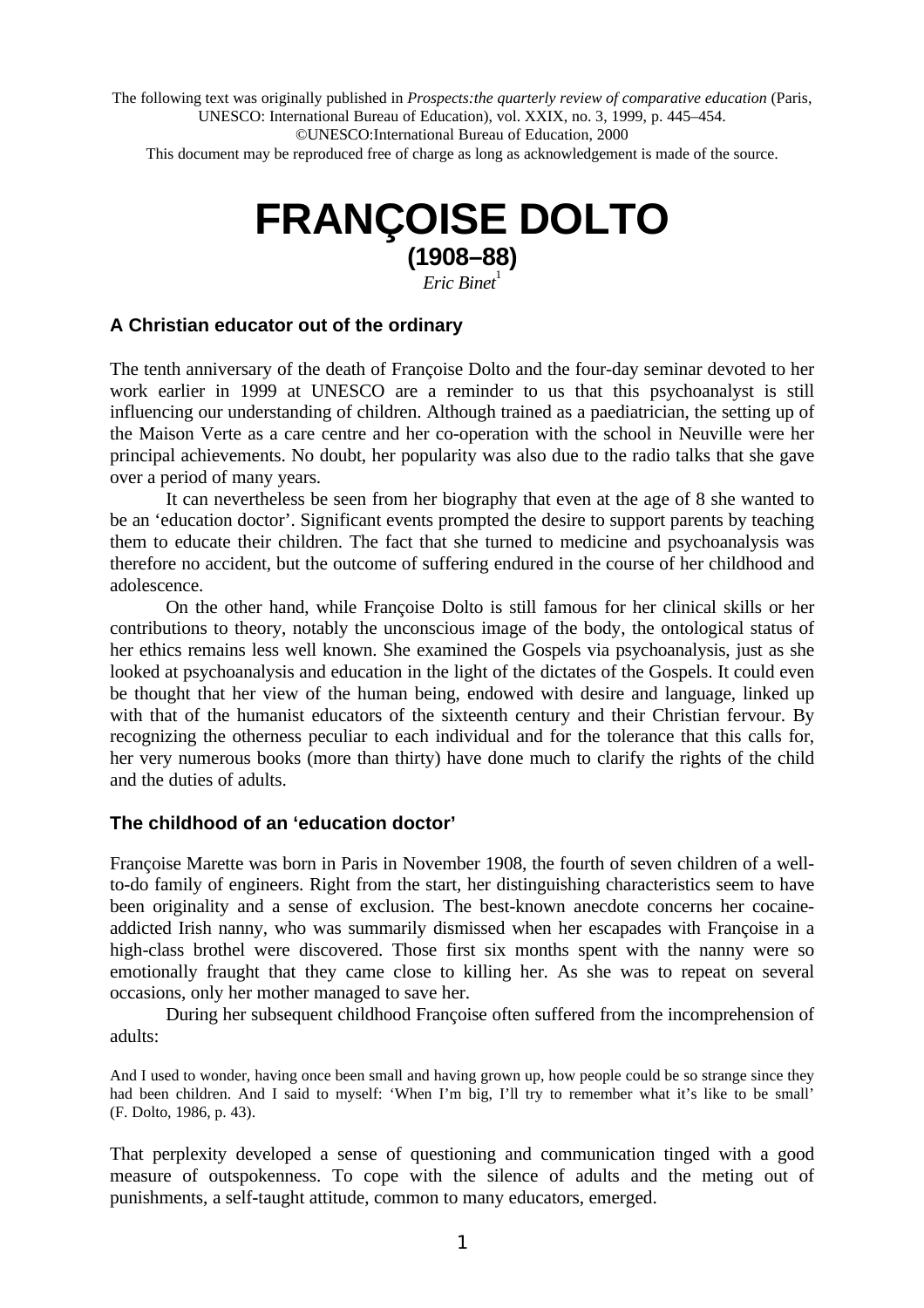Her personal teacher, trained in the Froebel method, saw her through her first steps in education. Kindergartens, it may be recalled, were originated by Froebel (1782-1852) and employed a method based on motherly love and metaphysical and religious principles. The way of learning to read that developed out of this enabled Françoise Dolto to discover self-reliance and respect for the desire to learn.

Hence her wish, at the age of 8, to become an 'education doctor', to 'help parents educate and understand their children' (Dolto, 1988, p. 48). The fact that the adults did not understand this plan only added to the pain. In short, where a proper balance was lacking in her life, a desire to put matters right arose, the desire of the doctor 'who knows that when there are snags in education, children get illnesses that are not really illnesses but cause trouble in families and complicate children's lives which could be so peaceful' (Dolto, 1986, p. 44).

Other events outside the family influenced her decision, particularly the First World War with all its missing and wounded, but above all the sight of women who, without any training and having lost their husbands, fell into poverty and utter isolation.

The final ordeal Françoise Marette had to undergo concerned her elder sister. At the age of 11, on the eve of her first communion, her mother instructed Françoise to pray for the recovery of her sister, stricken with bone cancer. Her sister's death provoked an extremely violent reaction in the mother, who put all the blame on Françoise, even regretting that she was still alive instead of her favourite daughter. This rejection seems to have so marked Françoise that she entered on a process of redemption or exoneration. In so doing, she was following a path trodden by all the women of the family, all fated at one time or another to save a family member.

## **Discovery of paediatrics and psychoanalysis**

After sitting her *baccalauréat*—against her mother's will—Françoise waited seven years before beginning medical studies with her younger brother Philippe. In 1930, however, with her mother's consent, she passed her nursing diploma.

On beginning her medical studies at the age of 23, she met M. Schlumberger, who subsequently became a psychoanalyst. He advised her brother to begin psychoanalysis with R. Laforgue (founder of the *Société psychanalytique de Paris*). A year later Françoise began her analysis with Laforgue. This lasted three years and gave her a start, before her meeting with Jacques Lacan, in training as a psychoanalyst.

Her hospital training took her to the most well-known department at the time, run by Dr G. Heuyer, who was a pioneer in child psychiatry and speech therapy. That was where she also met S. Morgenstern, the principal protagonist of child psychoanalysis in France, particularly through the use of drawing as a means of therapy. Despite this fruitful contact, the way in which care was organized led her away from being a non-resident student to being a house officer.

In 1938, however, she met Dr E. Pichon at the Hôpital Bretonneau and his teaching influenced her particularly. The next year she presented her medical thesis: 'Psychoanalysis and paediatrics' (1971).

In 1942 she married Boris Dolto, who was to become an eminent physiotherapist in France.

After the Second World War, the only contact Françoise Dolto maintained with hospitals was through her free consultations at the Hôpital Trousseau from 1940 to 1978. She was also a consultant at the Centre médico-psycho-pédagogique Claude Bernard from 1947 onwards, and later entered the CMPP Étienne Marcel, where she remained from 1964 to 1981. Another activity nevertheless caught her fancy, halfway between education and clinical practice, which was that of psychoanalyst for Radio France-Inter, from 1976 to 1978. Three popular books based on her broadcasts confirmed her listeners' interest.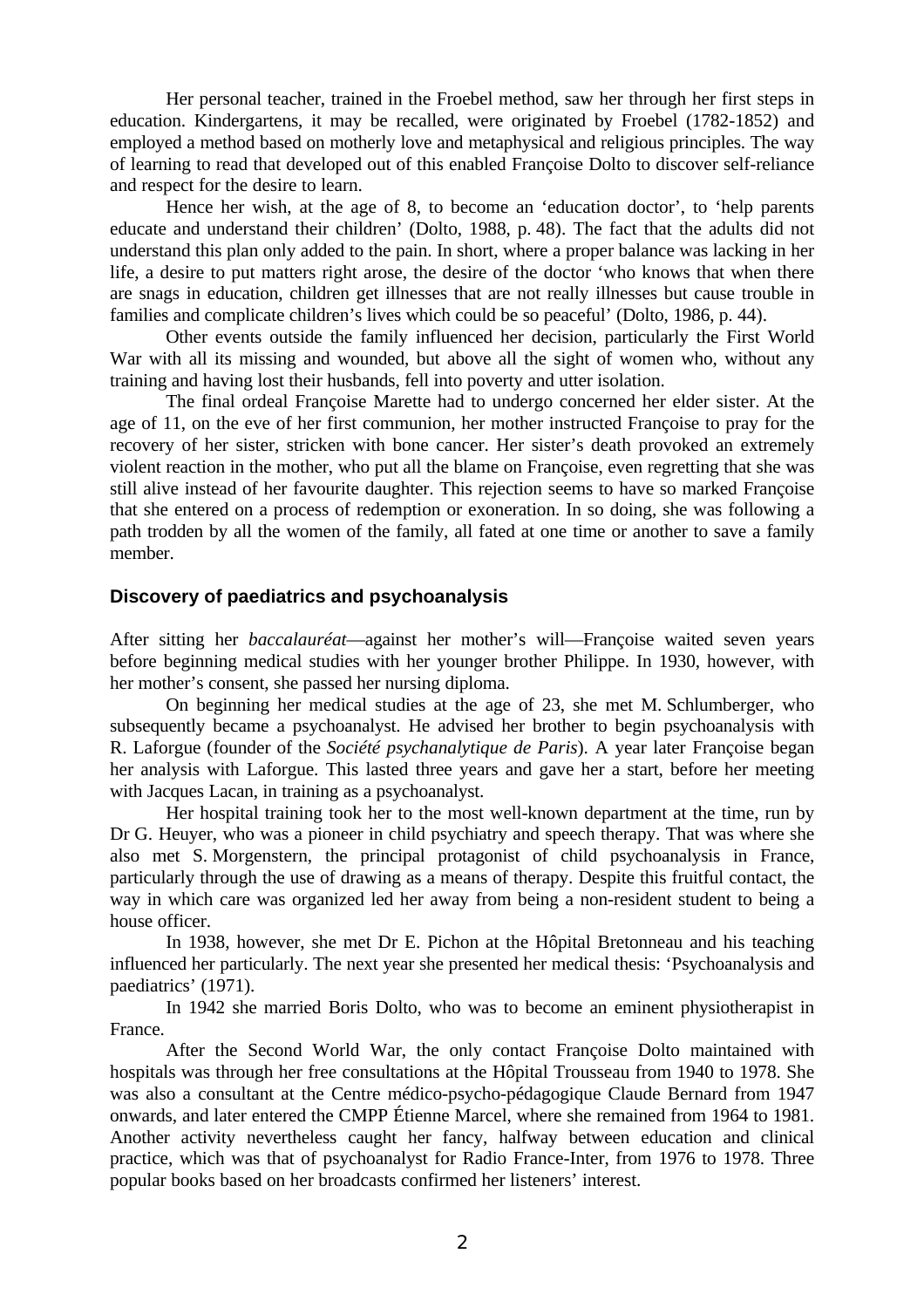In the meantime, she became a member of the Société psychanalytique de Paris, until the split of 1953. She then took part, with J. Lacan, D. Lagache and J. Favez-Boutonnier, in founding the Société française de psychanalyse. After the second split, in 1964, she remained with Lacan, the founder of the Freudian School in Paris, which she left in 1980.

## **Conditions and aims of education**

In 1945, in her fundamental text on education and psychoanalysis, Dolto described her aim of supporting the human being in its integrity and in all its otherness. In her writings we find constant references to developing the awareness and releasing the desire of the child. This precaution was so central that she saw it as a means of preventing neuroses.

Nevertheless, she still had misgivings about our techniques and about our anticipation of a future that escapes us: 'We prepare children for a life about whose course we know nothing, and yet they must be different from us precisely because they have acquired experience that was not ours at the same age' (F. Dolto, 1985, p. 330). Hence her harsh criticism of our education system, whether in the family or at school, as not developing in children the means of seeking the fulfilment of their desires: 'The important thing about education is not at all the "why" but the "how"' (F. Dolto, 1973, p. 100). This choice is reminiscent of a definition of the educator as being there not to lead children but to teach them to lead themselves.

As she saw it, the respect of children can be won only through co-operation between child and adult. Such a view implies accountability that works both ways and experience based on real life—the example set by the adult. It is therefore not surprising that she did not lay any particular store by institutionalized educational methods: 'The adult who serves as a rolemodel does not claim to offer a method. Method is anti-pedagogy' (F. Dolto, 1985, p. 276). In emphasizing how much more important the distinctiveness of each individual was than any theory, she would repeat to all and sundry that it was ridiculous to seek to 'do it Dolto's way'.

The foundations of her educational thinking are close to those of the active methods advocated by psychologists like Célestin Freinet, or psychoanalysts like A. Adler and A.S. Neill. In this respect, her educational thinking also ties in with the institutional pedagogy movement that drew its inspiration from institutional psychotherapy (F. Tosquelles). She remained convinced that every child possessed a revolutionary potential that traditional education sought to stifle.

Freud maintained that educating, treating and governing were three impossible jobs, and Dolto took the principle further, with a certain sense of disillusionment: 'As children see it, we always fail'. Freud put it like this: 'Whatever you do, it will never be right' (F. Dolto, 1989, p. 69). This paradox, which led her to say that education is successful when it is a failure, is explained by the child's reaching maturity. Only when children have established themselves in relation to adults by means of rejection do they display their capacity to become educators in their turn. According to Dolto, it is also on the basis of this position of rejection, accepted by adults, that children believe in their own judgement.

## **Unconscious image of the body and education**

Psychoanalytical theory served Françoise Dolto in the treatment of children and adults, but not on its own. She evolved a personal theory around such key concepts as subject, language, desire and body. This is the theory of 'the unconscious image of the body', which she described in detail in 1984 in all its complexity.

The originality of this theory is based on the idea that, unlike a medical chart of our body, an image of the body is built up in the unconscious right from the foetal stage, the reason being that it is 'the unconscious symbolic incarnation of the desiring being' (F. Dolto, 1984, p. 16). Hence the idea of organizing advantageously the development of this unconscious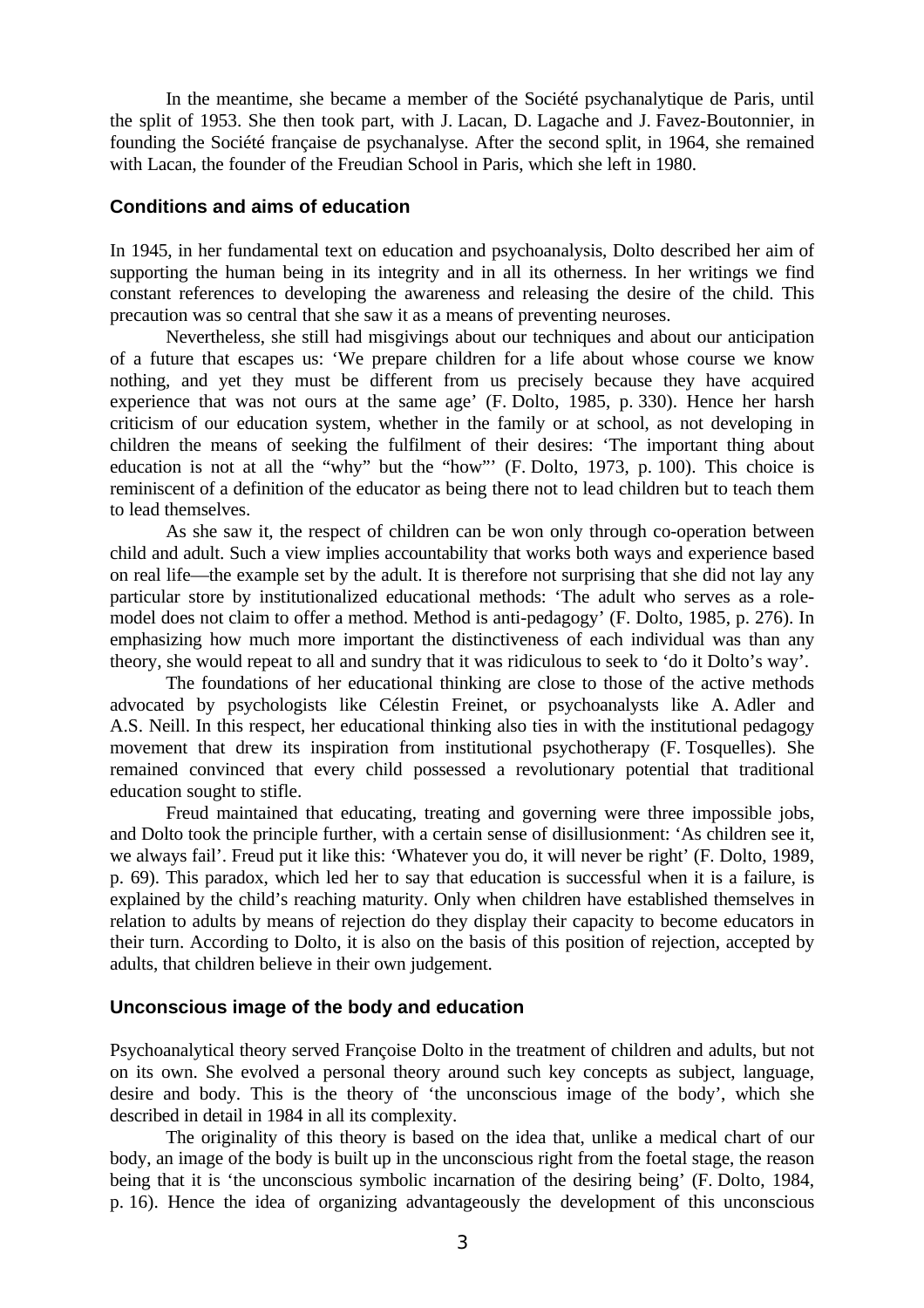image of the body through a form of education, or humanization, which she called 'symbolgenerating castrations' *(castrations symboligènes)*.

This unconscious image of the body is neither unique nor static; it possesses several components (a basic image, a functional image, an image of the erogenous zones and a dynamic image). Without going into details about the interconnection between these elements, the essential idea to bear in mind concerns an archaic relational experience marking our memory as we become structured. And where Dolto concurs with another famous psychoanalyst, Jacques Lacan, is when she asserts that this structuring is only possible once all these archaic experiences have been verbalized, that is, symbolized.

The symbol-generating castrations referred to above are thus symbolized by language, on the basis of a 'castrating statement'. Why speak of castration here? Simply because what is involved is a taboo fostering 'renunciation of cannibalistic, perverted, murderous, vandalistic and other impulses' (F. Dolto, 1984, p. 76). These castrations are all the more humanizing when the child knows that the adults submit to these taboos. This is also why, according to her, children can intuitively recognize adults with incompletely castrated archaic impulses. In this connection, Dolto recalled the situation of adults experiencing difficulty in letting a child grow up and become independent; for that often means that they are still subject to archaic impulses and have not renounced them.

## **The new ethics of education**

In attempting to picture the ethics of Françoise Dolto in her practice as a psychoanalyst, we should consider first of all that she undertook to differentiate between morality and ethics. As a therapist, she was opposed to the 'categorical imperatives' of Kant, 'moral obligation' and maxims, addressed only to the ego, the empirical self. As she saw it, in weighing on the conscience, morality disregards the complete individual by ignoring the unconscious: 'The dynamics of desire has no use for morality since the unconscious is unaware of the conflict of good and evil' (F. Dolto, 1987, p. 131).

Dolto, in fact, recognized only one universal law, that of the taboo of incest. In short, she referred to no principle or purely theoretical moral code. There were at least two reasons for this. The first is that the human being is not confined to the ego, even if represented by the transcendental unity proposed by Kant; hence Dolto spoke to infants, whatever their physical or mental health, without bothering herself over whether or not they 'reasoned'. The second reason stems from her discovery of the lack of oneness of the human being:

The human being is fundamentally three. For a human to appear, it is not enough just to place a man beside a woman. From the moment of its conception, the infant has a desire to live and grow. To the desire of its parents must be added that of the infant wishing to develop, to become a being endowed with speech and responsibility [...] The reason I wanted, from the age of 8, to become an 'education doctor', was because I had observed, in my family, what happened when the atmosphere became stormy—the children reacted straight away (B. This, F. Dolto, 1980, p. 10).

Rejecting any domination of the human person, she never intervened imperatively, but indicatively. She thus condemned any morality that might control a person and threaten a person through obedience or imitation. In the educational relationship, therefore, the risk of alienating the child's desire in that of the adult seemed to her to be inevitable. Hence her wish always to ensure a comparison of desires between adults and children, because 'if desire is always satisfied, it is the death of desire' (F. Dolto, 1985, p. 226).

Thus, the fact that word and desire were not taken into account in the family threesome prompted Dolto to elaborate an ethical code of education. It is therefore not a coincidence if we find in her childhood the roots of this consideration of the link between these three desires, particularly through respect for the word—as the mediator of desire—by maintaining the oneness of person and desire. However, this support of the child, of whatever age and ability,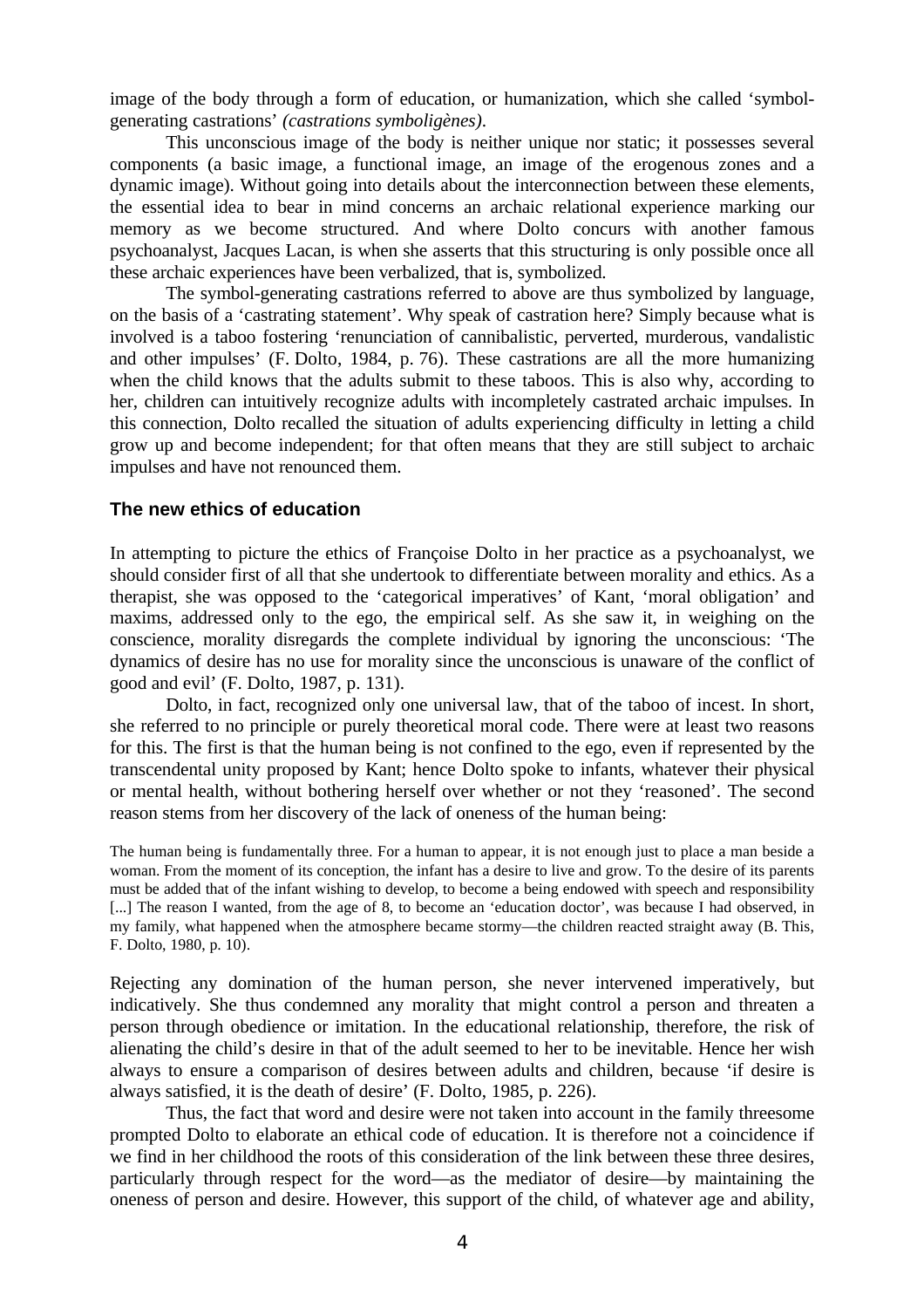was in her view only possible through trust: 'For its development to be sustained, the child must be considered in relation to what lies ahead and trust be placed in the adult it aims to become' (F. Dolto, 1985, p. 230).

Further progress in understanding Dolto's ethics calls for a remark prior to any argument about their 'utility'. In what she has to say, she does not confront the reader with a will to convince or to provide justification. All she offers, in fact, is her own subjectivity, refusing to make 'her' truth 'the' truth. Dolto merely supplied a testimony, that of a Christian; her ethics can be understood solely as the meaning she gave to her life.

We could understand these ethics as the ethics of tolerance: 'Tolerance towards the different behaviour of each individual, self-confidence always restored to every pupil, the freedom left to everyone to express themselves, with no store ever being set by imitation or rivalry, with children being taught day by day the laws governing buying and selling and the sexuality of the country in which they live; this is how to prevent deficient moral training, a deficiency far more dangerous for a society's future than poor performance at school' (F. Dolto, 1986, p. 42).

## **The creation of the Maison Verte**

The opening of the Maison Verte in Paris dates back to 1978. It is a place that takes in children from birth to age 3 accompanied by an adult. It represents a departure from the plan to build a day-care centre in the sense that children are never left alone at the Maison Verte, and it follows Dolto's original plan for organizing early prophylaxis.

Regarded as a place of transition, before admission to a crèche or nursery school, the Maison Verte mainly seeks to limit the adverse effects of an unprepared separation. By involving adults and children, a gradual separation is effected: 'The social group co-operates all the better as differences are signified in words. Diversity gets each and everyone to work together with due regard for everyone else' (F. Dolto, 1985, p. 413).

This transition through the mediation of language, which the Maison Verte attempts to prepare between the family unit and society at large, is based upon a major ethical presupposition, which is that every person seeks, very early on, to communicate with others. Hence Dolto's idea of restoring, in a social context, 'an invitation to comprehensible language, to camaraderie with children who are different, to mutual help' (F. Dolto, 1986, p. 409). This was something which impressed itself upon her day after day and alerted her since it is disregarded by adults: 'We are only in the very first stages of an essential discovery, which is that the human being is a language being from the moment of conception; that every human being is vested with desire; that there are potentialities which we support or we discourage' (F. Dolto, 1985, p. 415). This is particularly so since any violence surrounding this quest for contact corresponds to a traumatism, an 'early micro-neurosis'. These 'things unsaid' or 'misunderstandings' usually affect the autonomy of the child's desire, contributing to the emergence of emotional or even physiological troubles.

From this point of view, what Dolto (1985) observed was that there were a number of risks in keeping the child confined with its parents, a confinement reinforced by an urban environment. It is no surprise then that weaning should have been one of the prime considerations at the Maison Verte: 'It works for the prevention of weaning, which is the same thing as the prevention of violence and, consequently, of social tragedies' (F. Dolto, 1985, p. 396). Nor is it surprising that the success of the Maison Verte is to be explained by this accession to early independence offered to the child. Through this liberation, it ensured that there was no family alienation: 'The mother can thus, from one day to the next, cast off the slavery in which most mothers [...] become ensnared as victims of the exclusive care of their children, at great risk to the latter's education' (F. Dolto, 1986, pp. 409-10).

The main interest about the way in which the Maison Verte operates lies in the presence of parents reassuring children when they begin to explore, at their own pace, an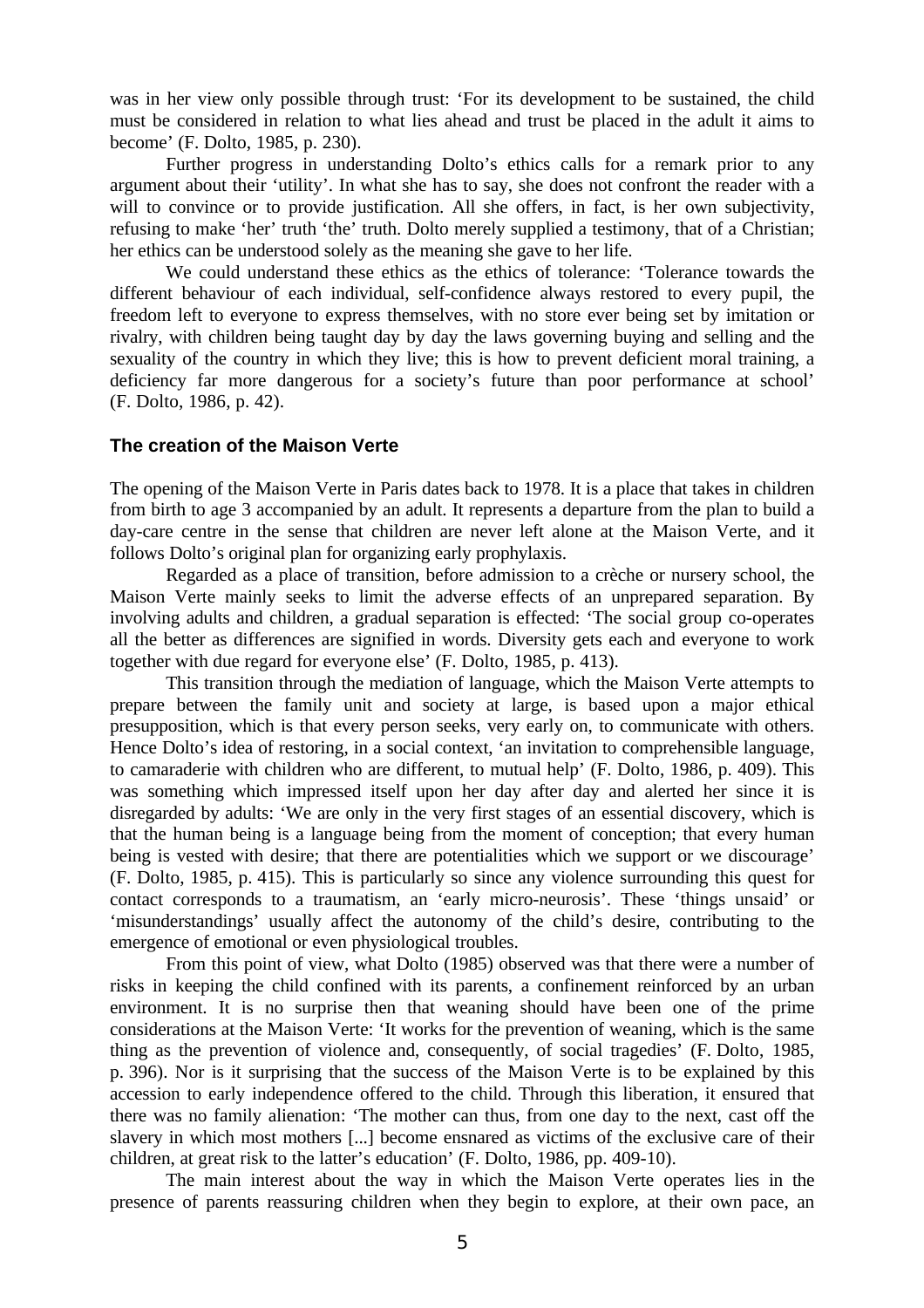environment outside the family. The contacts between parents, accompanying persons and children, together with the pleasure they derive from them, amount to offering a new form of preparatory care, a form of social prophylaxis. Dolto described this early preparatory care as informing and dispelling misunderstandings: 'Preparatory care must, above all, enlighten the attitude of parents while the child is in the foetal stage, how they imagine the child and how they communicate with it; then, at birth and in the early months' (F. Dolto, 1985, p. 423).

The basic purpose of the Maison Verte is therefore to let children acquire the security of being their individual selves: 'One first has to be assured that one is oneself and that this "oneself" is in a state of security such that, no matter where, one knows what the body needs and one is not ensnared by a look or by what one hears' (F. Dolto, 1985, p. 416). For, as can be verified at each successful departure from the Maison Verte, the child leaves with a confidence acquired in and with the group.

## **The school at Neuville: a workshop for Françoise Dolto's educational thinking**

The school was founded in 1973 by F. d'Ortoli, M. Amram and P. Lemaître in Neuville-du-Bosc, in Normandy. Every year for seven years, it took eight children into a single class. The school was subsequently transferred to the Château de Tachy, near Paris. There are now four classes (two primary and two secondary) with some forty children under the supervision of six adults.

With a curriculum extending from primary level to the fourth year of secondary education, this 'institutionalized living community' offers a great variety of educational opportunities (printshop, computer workshop, cinema club, photographic laboratory, etc.). The educational ideas, drawn essentially from the institutional pedagogy movement (Makarenko, Neill, Célestin and E. Freinet, Deligny, Oury and Vasquez), can be summed up in this phrase from Makarenko: 'It is not the educator who educates, but the environment'. Prompted by the idea of well-being and non-compulsory activities, this scheme for reconciling children with school has, through their active participation, made it possible to organize a cordial and stimulating collective existence.

Collaboration by the founders with Françoise Dolto began before the school was built and continued until 1979, the year she ended her private consultations. Up to then, she used to send them children who were receiving therapy from her. Since the school has a very mixed batch of pupils, it is quite common for children with serious psychological difficulties to be accepted. As Dolto saw it, taking children like this teaches the other children tolerance. 'The fact of seeing children who are wild and disturbed is a great help to other children since it shows them that life is not fun for everyone the whole time [...]; for them it is an introduction to the difficult life of humans, who are all the time caught between reality and the imaginary. They thus acquire a real understanding of the mind' (F. d'Ortoli, M. Amram, 1990, p. 101).

Dolto's influence subsequently made itself clearly felt through repeated meetings with the founders on the occasion of 'educational surveys'. One of the major consequences of this collaboration was brought to light through the discussion of wishes as part of the life of the school. The most interesting point around which the life of Neuville is organized concerns the 'grumbles' book and the meetings. To quote Dolto: 'Once the meeting becomes a place where everyone speaks without fear of being judged, or punished, the group [...] can enable all participants to communicate and so advance' (d'Ortoli & Amram, 1990, p. 60). All the children are able to write down all their complaints, ideas, and so on in a book. The book is then gone over, read and discussed at a general meeting at the end of the week.

All this institutional machinery works like a 'purification unit', and its operation has the effect of binding the group together. 'To express oneself in words is to purge everything from oneself that hinders mental circulation' (d'Ortoli & Amram, 1990, p. 155). This mechanism, fully described by Dolto, can be explained by the time-lag that exists between writing and the moment when the problem is dealt with. It is a very important mechanism, not to say a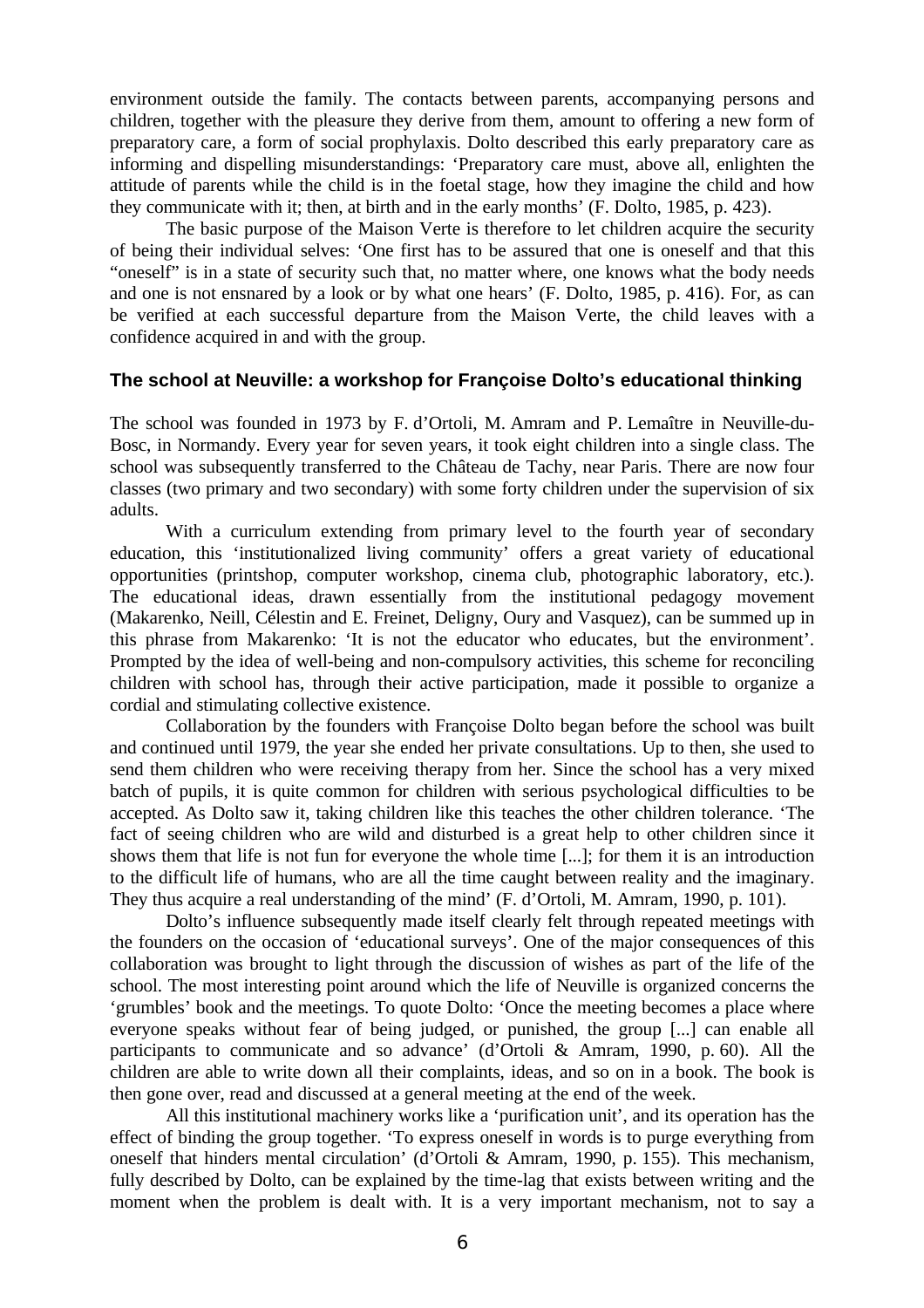discovery: that of going beyond and relativizing suffering. It is a transition after which children cease to lie: 'A child will lie on the spur of the moment but not after having had time to think' (d'Ortoli & Amram, 1990, p. 156). Likewise, although '"grumbling" represents a need for mediation in order to get out of a conflict-ridden, sterile and inextricable relationship' (d'Ortoli & Amram, 1990, p. 63), it can be seen that the community is not an agglomerate but a body linked with a place where the identity of each individual can take shape. This 'grumbles' book also represents a really good way of learning to read and write. The children prove the correctness of Dolto's central idea about the learning of reading, and understand that the book in question plays an active part in awakening the desire to be able to read and write.

## **Conclusion**

Her brief experience of paediatrics and her subsequent discovery of psychoanalysis gave Françoise Dolto access to a therapeutic practice enabling her to apply ethical principles that were in conformity with her view of the human person. This path led her to develop a prophylaxis, put to the test in various institutional projects, with a 'socializing' or 'educational' value.

Psychoanalysis thus not only enabled her to bring the light of ethics stemming from it to bear on the therapeutic process, but also stimulated her in her educational and spiritual activity.

It was, no doubt, that feature of her thinking that prompted Dolto, in her relations with others, always to use speech for the benefit of the person, by calling or recalling each person to his or her archaic desire. This is perhaps the origin of what prompted in her readers and listeners that jubilant enthusiasm so decried thereafter. There is a paradox here between the rejection of any claim to set standards and any imitation, and the power to attract an extensive readership or audience that 'imitated' and 'set standards' and, above all, was not steeped in the ethical convictions that she alone knew to be essential to any application of her 'advice'.

The very inner distinctiveness of her therapeutic, educational and spiritual action no doubt explains the absence, as Dolto saw it, of pupils to whom she might have taught the essence of her practice, since her subjectivity—the sense of her genius, her faith—is not something that can be taught.

## **Notes**

- 1. Eric Binet (France). Clinical psychologist in the public child welfare department of the département of Hauts-de-Seine, Paris, and mother and child welfare service for the City of Paris. He is also an instructor at the National Childhood and Family Institute, Centre d'Innovation et de Recherche dans le Champ Social, Paris. He is at present working for a doctorate in the educational sciences at the Université Lyon II, under Professor Guy Avanzini, and completing a thesis on the educational thinking of Françoise Dolto.
- 2. I wish to thank Colette Parcheminier, who is in charge of the association 'Archives et documentation Françoise Dolto' [Françoise Dolto: records and documents], for her invaluable assistance in this work.

### **References**

- Ortoli, F.; Amram, M. 1990. *L'école avec Françoise Dolto Le rôle du désir dans l'éducation* [School with Françoise Dolto - The role of desire in education]. Paris, Hatier, 294 p.
- Oury, F.; Vasquez, A. 1967. *Vers une pédagogie institutionnelle* [Towards an institutional pedagogy]. Vigneux, Editions Matrice, 1993, 288 p.
- Pichon, E. 1936. *Le développement psychique de l'enfant et de l'adolescent* [The mental development of the child and the adolescent]. Paris, Masson, 1965, 374 p.